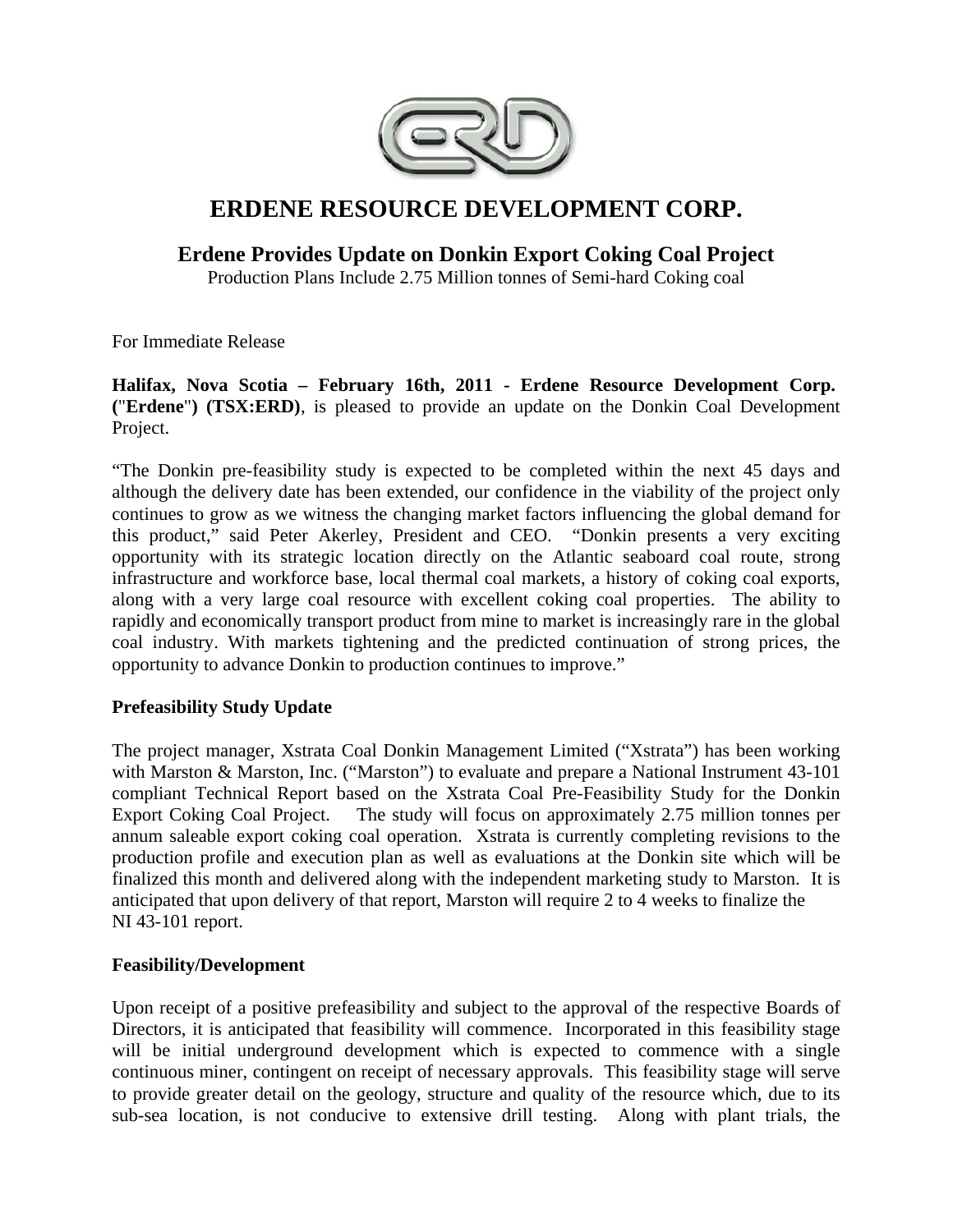information gathered during this phase will provide the data necessary to further refine the mine plan and secure sales. Currently, the prefeasibility is considering a room and pillar continuous miner coking coal operation. However, should the initial underground program confirm acceptable conditions and sales and marketing research confirm sufficient demand for the Donkin product, it is possible the project could eventually convert to a longwall operation.

#### **Project Funding**

To December 31, 2010, approximately \$30.2 million has been spent through the joint venture on the Donkin Coal Project (46% Erdene and 54% Xstrata) while over \$100 million was spent previously on the project by a Crown Corporation, the Cape Breton Development Corporation, including constructing the twin tunnels which extend for 3.5 kilometres from surface to the Harbour seam coal face.

#### **Donkin Coal Project Background**

Erdene has a 25% interest in the Donkin Coal Project, located on Cape Breton Island, Nova Scotia with joint-venture partner and project manager Xstrata Coal Canada ("Xstrata Coal"). Located in Eastern Canada, the Donkin Coal Project was acquired by the joint-venture partners in late 2005. Since that time, work has been carried out to de-water and maintain the previously established 3.5-kilometre twin access tunnels. The deposit is strategically located proximal to deep water with ready access to some of the world's major shipping routes. The resource includes 227 million metric tonnes ("Mt") of Indicated and 254Mt of Inferred high volatile-A bituminous (12,000-14,000 Btu) coal. The processed Donkin coal also has many excellent coking coal properties including low ash, low phosphorus, high CSN (crucible swell number) and high fluidity. At full production, the Donkin Coal Project is expected to utilize four continuous miners added incrementally over the first 18 months of production. In addition, a coal wash plant will be built on site and it is proposed that coal will be transported from the mine site using a barge to ship system or by rail to Sydney Harbour. Under the revised development plan, the Donkin Coal Project is projected to produce approximately 2.75 million tonnes per annum of washed, export-grade metallurgical coal at full production, pending receipt of all government approvals.

#### **Qualified Person**

J.C. (Chris) Cowan, P.Eng. (Ontario) is a Qualified Person as that term is defined in National Instrument 43-101 and has reviewed and approved the technical information contained in this news release.

#### **About Erdene**

Erdene Resource Development Corp. is a diversified resource company with multiple projects at various stages of development from exploration to production; all projects are focused on highgrowth commodities. Erdene has a current working capital position of approximately \$7.6 million, including that of its controlled subsidiary Advanced Primary Minerals Corp., with 90,118,377 common shares issued and outstanding and a fully diluted position of 93,731,377 common shares.